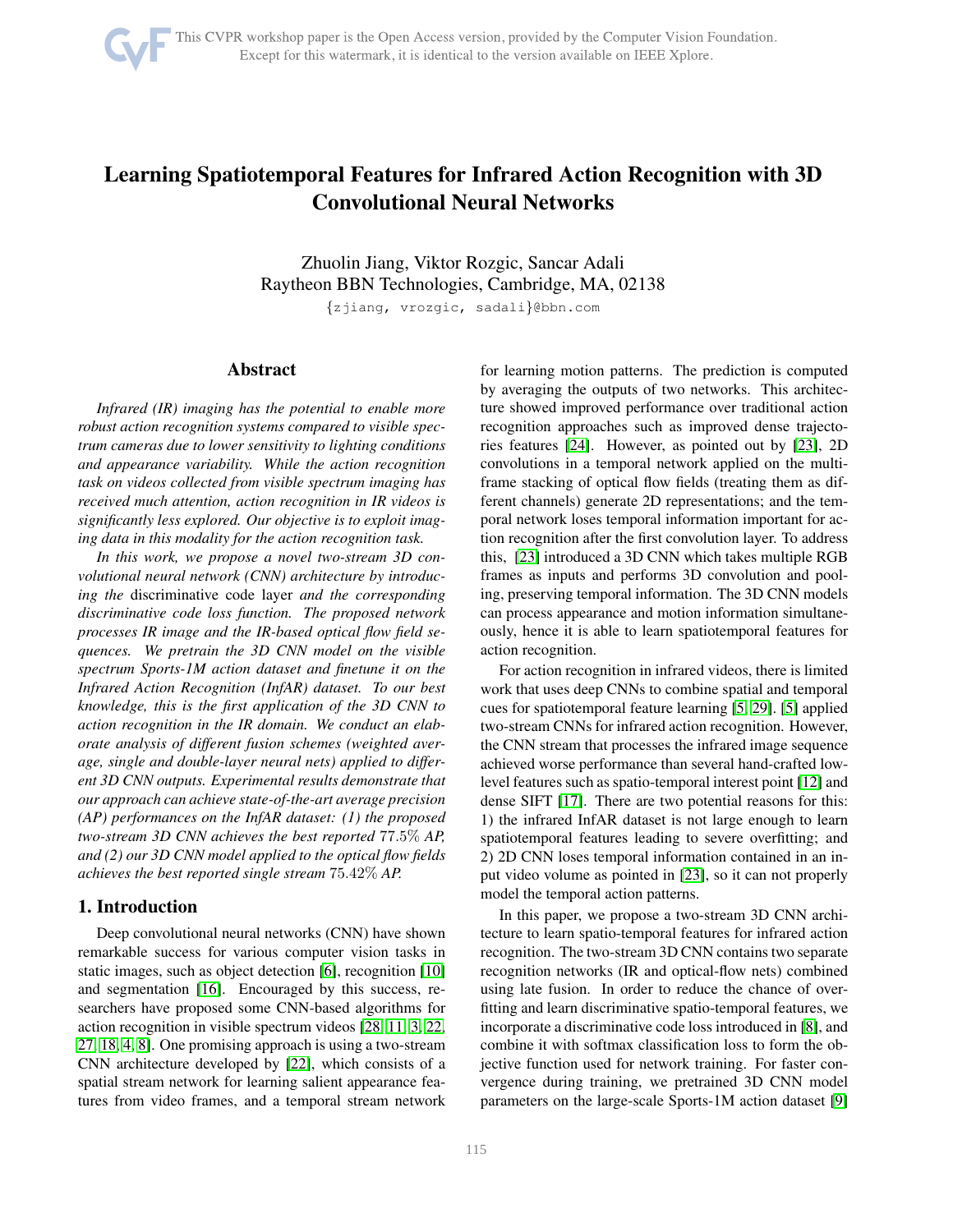<span id="page-1-2"></span>with videos from the visible light spectrum and finetuned them on the infrared dataset. The results are surprisingly good.

Our main contributions are the following:

- We develop a two-stream 3D CNN architecture to learn spatiotemporal features from infrared videos. This two-stream model learns representations that capture spatial and temporal information simultaneously.
- We add a discriminative code layer (DCL) on top of the last fully-connected layer and combine the discriminative code loss with softmax classification loss to train the 3D CNN. This discriminative code layer generates class-specific representations for infrared videos.
- We achieve state-of-the-art performances on the InfAR dataset. We find that a single 3D CNN with DCL layer trained using the optical flow field images can achieve an excellent infrared action recognition performance.

#### 1.1. Related work

Many popular video feature extraction and classification approaches have been developed for action recognition in the visible spectrum, including low-level features (e.g., spatio-temporal interest point (STIP) [\[12\]](#page-8-15), scale-invariance feature transform (SIFT) [\[17\]](#page-8-16), optical flow fields [\[14\]](#page-8-18), improved dense trajectory feature (IDT) [\[24\]](#page-8-11)), and high-level semantic concepts (e.g., human action attributes [\[15,](#page-8-19) [20\]](#page-8-20) and action parts [\[26\]](#page-8-21)). In recent years, approaches based on convolutional neural networks have been proposed for action recognition [\[11,](#page-8-4) [3,](#page-8-5) [22,](#page-8-6) [27,](#page-8-7) [18,](#page-8-8) [4,](#page-8-9) [25\]](#page-8-22). The two-steam CNN architecture [\[22\]](#page-8-6) achieved impressive recognition performances. [\[27\]](#page-8-7) explored deeper two-stream network architectures and refined technical details yielding further performance improvements. [\[4\]](#page-8-9) investigated an effective fusion strategy over space and time for two steam networks. However, all state-of-the-art approaches focus on the action recognition in the visible light spectrum.

Compared with visible spectrum imaging, the infrared imaging has a nice property that it can work well even under poor light conditions, which is useful for nighttime surveillance [\[29,](#page-8-14) [5,](#page-8-13) [23\]](#page-8-12). Still, limited works address the action recognition in infrared spectrum. [\[29\]](#page-8-14) trained a SVM classifier trained on visible light spectrum based bag-ofvisual-words video representation and adapted it to the infrared domain. Recently, [\[5\]](#page-8-13) applied a two-stream 2D CNN architecture to infrared videos. This architecture employs a motion-history-image (MHI) stream network and an optical-flow stream network to extract image-level features. When the MHI stream is replaced with the raw infrared image stream, the action recognition performance becomes very poor, showing that the two-stream 2D CNN highly relies on the MHI stream network.



<span id="page-1-0"></span>Figure 1. The IR action recognition pipeline: a two-stream 3D CNN trained with softmax classification loss and discriminative code loss, and their outputs aggregated using late fusion.

Different to [\[5\]](#page-8-13), we introduce a two-stream 3D CNNs, which can model the video appearance and motion information simultaneously from an infrared video. To our best knowledge, 3D CNN architectures have not been explored for action recognition in infrared videos. In addition, we integrated the discriminative code loss from [\[8\]](#page-8-10) to the objective function of network training. This makes the learned representations more discriminative and good for classification tasks, specifically action recognition. These two sources of novelties enable an action recognition system that advances state-of-the art performance for action recognition in IR videos, as evidenced in our experiments.

# 2. Learning Spatiotemporal Features with 3D Convolutional Neural Networks

Our pipeline for action recognition in IR videos is presented in Figure [1.](#page-1-0) The pipeline inputs are IR video clips obtained by splitting IR frame sequences into nonoverlapping segments of consecutive frames. Motivated by the success of the two-stream CNN architectures operating on visible spectrum videos and derived optical flow fields, we convert each consecutive pair of IR frames into optical flow field. We resize the IR and the optical flow images to the same height and width before feeding the IR and the optical flow clips to their corresponding networks. In the InfAR dataset experiments, we used a frame size of  $128 \times 171$ , creating the input IR and optical flow clips with the same dimension  $3 \times t \times 128 \times 171$ , where 3 is the number of channels of an IR or flow image  $<sup>1</sup>$  $<sup>1</sup>$  $<sup>1</sup>$  and  $t$  is the temporal clip</sup>

<span id="page-1-1"></span><sup>&</sup>lt;sup>1</sup>We compute the optical flow image according to [\[2\]](#page-8-23). We stack the x, y components of a flow field, and compute its magnitude as the third channel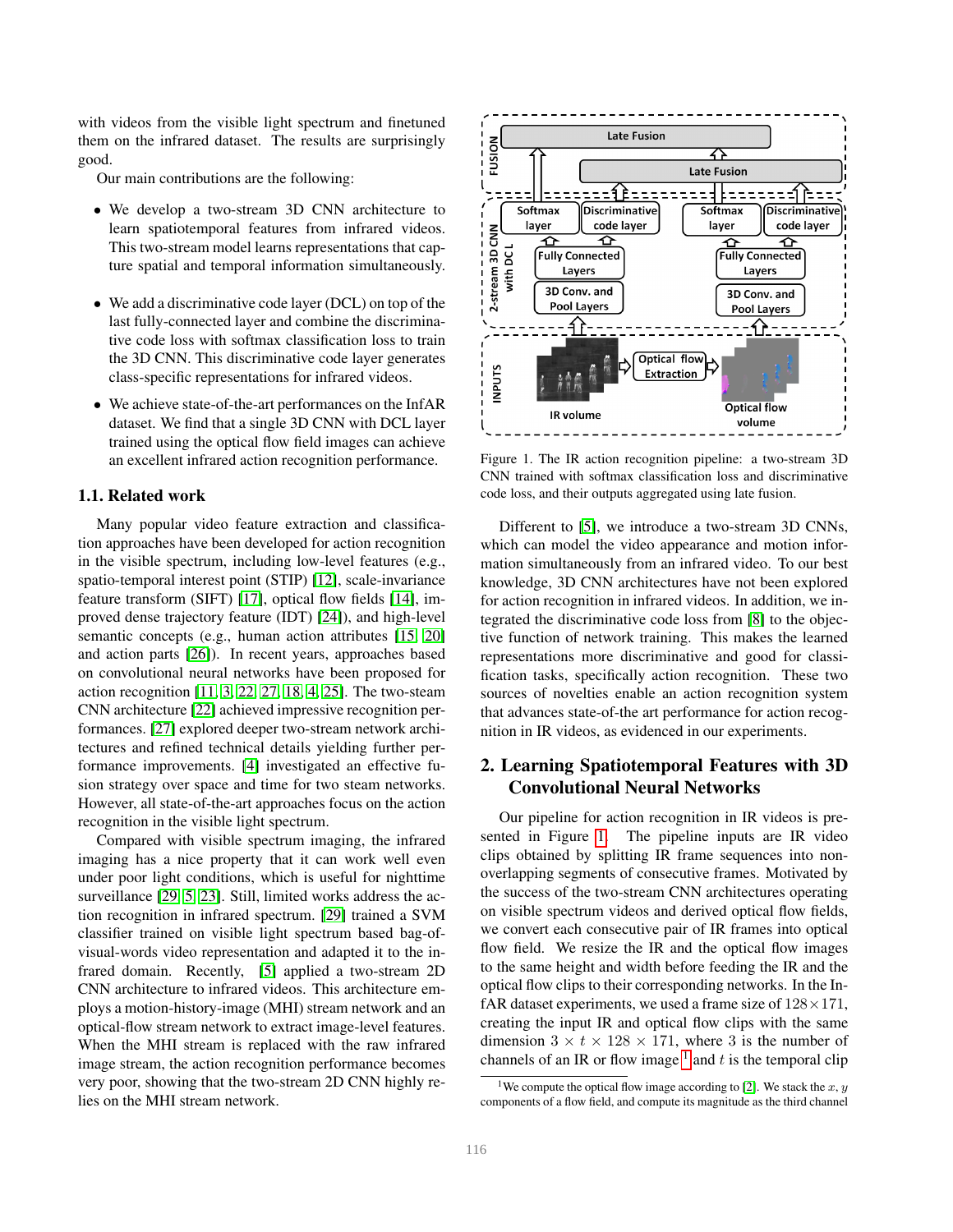<span id="page-2-6"></span>length in number of frames.

We process the corresponding IR and optical flow clips using a novel two-stream 3D CNN architecture. Both streams are processed using the same CNN model which extends the existing 3D-CNN architecture [\[23\]](#page-8-12) by introduction of the additional *discriminative code layer*. The *discriminative code loss* associated with the discriminative code layer is combined with the softmax classification loss to train the 3D CNN.

We fuse the probabilistic outputs from the softmax (or the discriminative code) layers of the proposed two-stream network by using the weighted average, the single-layer neural network (NN) fusion or the two-layer NN fusion.

## 2.1. 3D Convolutional Neural Network with Discriminative Code Layer

Compared to 2D CNN architecture, 3D CNN architecture is better suited for the action recognition task, because it models spatial and temporal information jointly using 3D convolution and 3D pooling operations. While 2D convolution architectures process multiple input frames as different input channels and transform them into 2D representations; 3D convolution transforms input volume into 3D representation preserving temporal information. To our best knowledge, 3D CNNs have not yet been applied to the task of action recognition in IR videos.

Our two-stream 3D CNN architecture is based on the 3D CNN model with the *discriminative code layer* presented in Figure [2.](#page-3-0) The 3D CNN follows the architecture proposed in [\[23\]](#page-8-12). The network has eight 3D convolution layers, combined using five 3D max-pooling layers. The last pooling layer is followed by two fully connected layers (fc6 and fc7). The details on sizes of convolutional kernels, numbers of filters in different convolutional layers, sizes of the maxpooling and fully connected layers are provided in Section [3.1.](#page-4-0)

The proposed 3D CNN architecture has two output layers, a *softmax layer* that generates m-dimensional one-hot encoding of m activity categories and a *discriminative code layer* that generates discriminative codes for inputs signals. Assuming the discriminative code layer with  $N$  neurons, the training goal is to make it generate  $N$  dimensional  $p$ -hot encoding  $2$  of activity categories. The *p*-hot encoding represents a sample from  $k^{th}$  action category ( $k = 1, ..., m$ ) as a binary vector with coordinates  $[p(k-1) + 1 : pk]$  equal to one and rest of coordinates equal to zero. Intuitively, the group of neurons activates only when a sample from the corresponding category is presented. In order to achieve this,

we introduce the *discriminative code loss* associated with the discriminative code layer activations. This loss encourages groups of output neurons to activate simultaneously encoding the category label.

Let's assume that the 3D CNN architecture has  $n+1$  layers, n levels including all convolution layers, pooling layers and fully connected layers, and the layer  $n + 1$  including the softmax layer and discriminative code outputs. The output of the  $i^{\text{th}}$  layer is denoted as  $\mathbf{x}^{(i)}$ , where  $\mathbf{x}^{(0)}$  represents input. Therefore, the network architecture can be concisely expressed as:

<span id="page-2-4"></span>
$$
\mathbf{x}^{(i)} = F(\mathbf{W}^{(i)} \mathbf{x}^{(i-1)}), \quad i = 1, 2, ..., n \tag{1}
$$

$$
\mathbf{x}_d^{(n+1)} = \mathbf{A}\mathbf{x}^{(n)}\tag{2}
$$

$$
\mathbf{x}_c^{(n+1)} = \text{softmax}(\mathbf{W}\mathbf{x}^{(n)})
$$
 (3)

where  $\mathbf{W}^{(i)}$  represents the network parameters<sup>[3](#page-2-1)</sup> of the  $i<sup>th</sup>$  layer for convolution and fully-connected layers,  $\mathbf{W}^{(i)}\mathbf{x}^{(i-1)}$  is a linear operation (*e.g.* convolution in a convolution layer, or a linear transformation in fully-connected layer),  $F(\cdot)$  is a non-linear activation function (*e.g.* ReLU). A contains parameters of a linear transformation implemented by the *discriminative code layer* and W contains the *softmax layer* parameters.  $\mathbf{x}_d^{(n+1)}$  is the *predicted code* while  $\mathbf{x}_c^{(n+1)}$  is the predicted class score vector.

The overall loss function used in network training is a linear combination of the softmax classification loss (multinomial logistic loss)  $L_c$ , and *discriminative code loss*  $L_d$ with a cost-balancing hyper parameter  $\alpha$ .

<span id="page-2-5"></span><span id="page-2-2"></span>
$$
L = L_c + \alpha L_d \tag{4}
$$

$$
L_c = L_c(\mathbf{x}_c^{(n+1)}, y) \tag{5}
$$

<span id="page-2-3"></span>
$$
L_d = L_d(\mathbf{x}_d^{(n+1)}, y) \tag{6}
$$

The  $L_d$  cost component can be defined as:

$$
L_d = ||\mathbf{q}^{(n)} - \mathbf{A}\mathbf{x}^{(n)}||_2^2, \tag{7}
$$

where the binary vector **q**  $\mathbf{q}^{(n)}$  $[q_1^{(n)}, \ldots, q_j^{(n)}, \ldots, q_N^{(n)}]$  $\in \{0,1\}^N$ denotes the  $p$ hot label encoding (or target discriminative code), which indicates the ideal activations of neurons  $(i)$  denotes the index of neuron. Each neuron is associated with a certain class label and, ideally, only activates to samples from that class. Therefore, when a sample is from the  $k^{th}$  action category,  $q_j^{(n)} = 1$  if and only if the  $j^{\text{th}}$  neuron is assigned to class  $k$ , and neurons associated to other classes should not be activated so that the corresponding entries in  $q^{(n)}$ are zero. Note that  $A$  is the only parameter<sup>[3](#page-2-1)</sup> to be learned in this cost component.

of the flow image. The flow values of  $x, y$  components are centered around 128 and scaled such that flow values fall between 0 and 255.

<span id="page-2-0"></span><sup>&</sup>lt;sup>2</sup>here we assume that N can be exactly divided by m, *i.e.*,  $N = \nu m$ . If  $N = pm + k(k < m)$  we allocate the remaining k neurons to classes with high intra-class appearance variations.

<span id="page-2-1"></span><sup>&</sup>lt;sup>3</sup>For simplicity, we ignore the bias term for convolution layers, fully connected layers, softmax layer and discriminative code layer.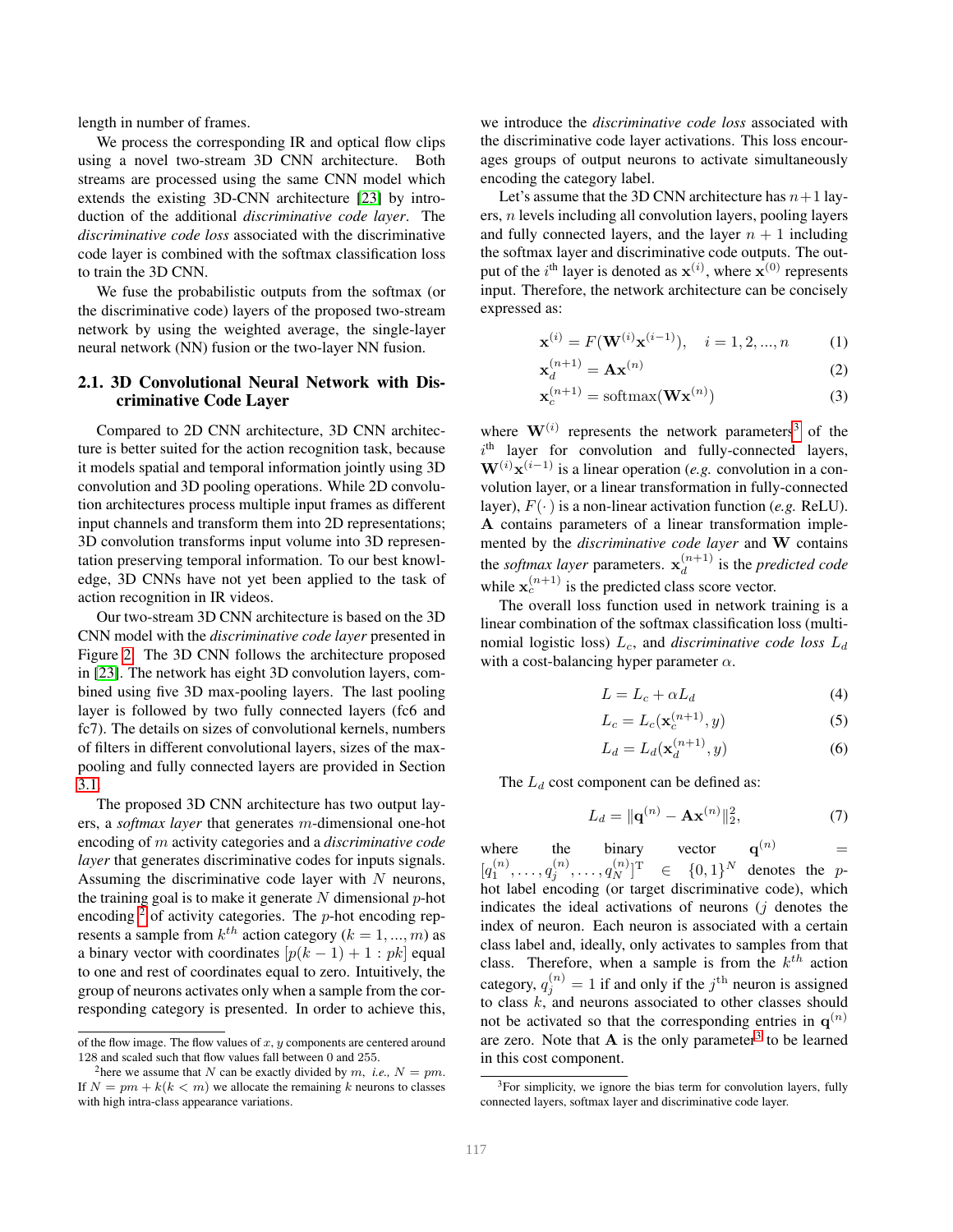<span id="page-3-2"></span>

<span id="page-3-0"></span>Figure 2. 3D CNN is trained using the cost function that combines the softmax classification loss and the discriminative code loss.

#### 2.2. Network Training

The network parameters  $(\mathbf{W}^{(i)})_{i=1,2,\dots,n}, A, W$  are trained via back-propagation using the mini-batch stochastic gradient descent method. Compared to the parameter update equations for a multi-layer CNN [\[13\]](#page-8-24) without the discriminative cost loss, the gradient term, *i.e.*  $\frac{\partial L}{\partial \mathbf{x}^{(n)}}$  changes and two gradient terms  $\frac{\partial L}{\partial \mathbf{A}}$  and  $\frac{\partial L}{\partial \mathbf{x}_d^{(n+1)}}$  are introduced, since  $\mathbf{x}^{(n)}$ , **A** and  $\mathbf{x}_d^{(n+1)}$  are related to the discriminative code loss  $L_d$ .

From Equations [\(5\)](#page-2-2) and [\(6\)](#page-2-3), we can calculate  $\frac{\partial L}{\partial \mathbf{x}_d^{(n+1)}}$ <br>and  $\frac{\partial L}{\partial \mathbf{x}_c^{(n+1)}}$ . Then we can obtain  $\frac{\partial L}{\partial \mathbf{A}}$ ,  $\frac{\partial L}{\partial \mathbf{W}}$  and  $\frac{\partial L}{\partial \mathbf{x}^{(n)}}$  by applying the chain rule:

$$
\frac{\partial L}{\partial \mathbf{x}_{d}^{(n+1)}} = \alpha \frac{\partial L_{d}}{\partial \mathbf{x}_{d}^{(n+1)}}, \quad \frac{\partial L}{\partial \mathbf{x}_{c}^{(n+1)}} = \frac{\partial L_{c}}{\partial \mathbf{x}_{c}^{(n+1)}} \tag{8}
$$

$$
\frac{\partial L}{\partial \mathbf{A}} = 2\alpha (\mathbf{A}\mathbf{x}^{(n)} - \mathbf{q}^{(n)})\mathbf{x}^{(n)T}, \frac{\partial L}{\partial \mathbf{W}} = \frac{\partial L_c}{\partial \mathbf{W}} \quad (9)
$$

$$
\frac{\partial L}{\partial \mathbf{x}^{(n)}} = \frac{\partial L}{\partial \mathbf{x}_c^{(n+1)}} \frac{\partial \mathbf{x}_c^{(n+1)}}{\partial \mathbf{x}^{(n)}} + 2\alpha (\mathbf{A} \mathbf{x}^{(n)} - \mathbf{q}^{(n)})^{\mathrm{T}} \mathbf{A}
$$
(10)

Once the partial derivative of L with respect to  $\mathbf{x}^{(n)}$  is known, the partial derivative of L with respect to  $\mathbf{W}^{(i)}$  and  $\mathbf{x}^{(i-1)}$  can be computed using the backward recurrence:

$$
\frac{\partial L}{\partial \mathbf{W}^{(i)}} = \frac{\partial L}{\partial \mathbf{x}^{(i)}} \frac{\partial \mathbf{x}^{(i)}}{\partial \mathbf{W}^{(i)}},
$$
\n
$$
\frac{\partial L}{\partial \mathbf{x}^{(i-1)}} = \frac{\partial L}{\partial \mathbf{x}^{(i)}} \frac{\partial \mathbf{x}^{(i)}}{\partial \mathbf{x}^{(i-1)}}, \quad \forall i \in \{1, ..., n\}
$$
\n(11)

where  $\frac{\partial \mathbf{x}^{(i)}}{\partial \mathbf{W}^{(i)}}$  and  $\frac{\partial \mathbf{x}^{(i)}}{\partial \mathbf{x}^{(i-1)}}$  can be computed from Equation [\(1\)](#page-2-4).

#### 2.3. Fusion

As a part of the two-stream pipeline, we perform fusion of the probabilistic outputs from the IR and the optic flow nets. While the softmax layer directly provides a probabilistic output, we propose a method to convert the discriminative code layer outputs to a multinomial distribution over action classes. Given the predicted code of a test sample, we find its  $k$  nearest neighbors from each class in the training set and calculate the average distances from the sample to its  $k$  neighbor training samples from each class. Then, we convert a set of average distances to sample-to-class similarity weights using a Gaussian kernel. Finally, we obtain a probability vector over action categories by  $\ell_1$  normalization of the similarity weights.

We fuse the probability outputs of the IR and the optical flow nets using a simple weighted average approach. In addition, we apply two neural network based methods to fuse the predicted codes from IR and optical flow nets: (1) we concatenate predicted codes from from the IR and flow nets and use the obtained vector as an input to a single softmax layer neural network, which outputs probability estimates for action classes (single-layer NN fusion); and (2) we use the concatenated predicted codes as inputs to the two-layer neural network consisting of one  $1 \times 1$  convolution layer and the softmax output layer (two-layer NN fusion).

## 3. Experiments

We evaluate our approach on the recently released InfAR video dataset [\[5\]](#page-8-13), which is collected using infrared cameras. This dataset contains videos of 12 different action classes [4](#page-3-1) with 50 videos in each class. Figure [3](#page-4-1) shows video examples from the dataset. First, using this dataset, we evaluate the performance of three widely used low-level descriptor features for the action class prediction task : dense SIFT (D-SIFT) [\[1\]](#page-8-25), opponent SIFT (O-SIFT) [\[21\]](#page-8-26), and motion features - improved dense trajectories features (IDT) [\[24\]](#page-8-11). Then, we evaluate the prediction performance of semantic feature vector produced by 2, 784 concept detectors, each of

<span id="page-3-1"></span><sup>4</sup>The action classes include: '0-fight', '1-handclapping', '2 handshake', '3-hug', '4-jog', '5-jump', '6-punch', '7-push', '8-skip', '9 walk', '10-wave1' and '11-wave2'.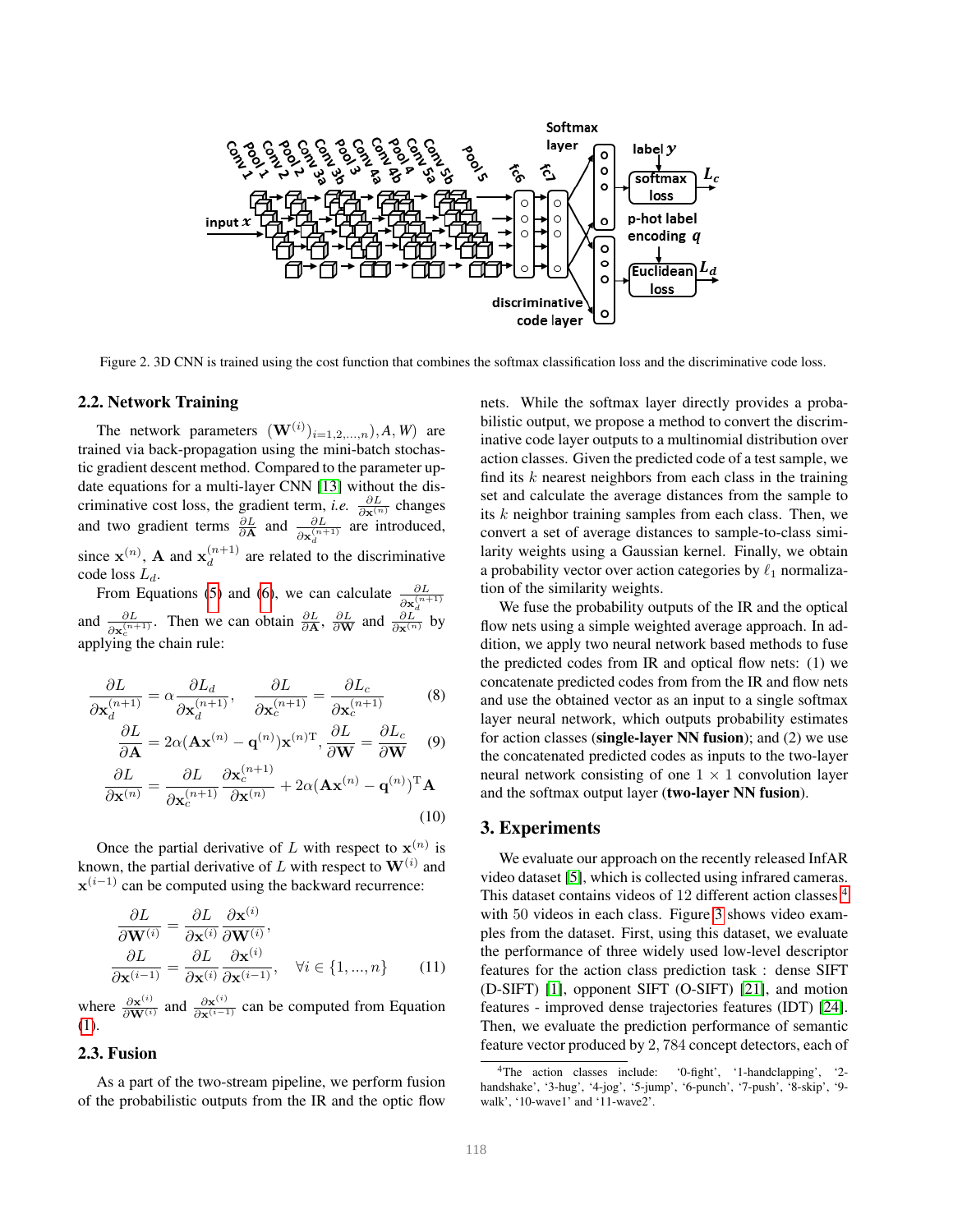<span id="page-4-3"></span>

Figure 3. Video samples for 12 action classes from the InfAR action dataset [\[5\]](#page-8-13).

which outputs a concept score, given the low-level feature vector (e.g. D-SIFT) . Finally, we evaluate the two-stream 3D CNNs with the discriminative code layer using different output fusion strategies.

## <span id="page-4-0"></span>3.1. Experimental Settings

To extract low-level image-based features such as dense SIFT and opponent SIFT, we uniformly sample 50 frames per video. We use Fisher vector (FV) encoding [\[19\]](#page-8-27) to obtain video-level representations from these local lowlevel descriptors. The video-level features are computed by spatio-temporal pooling of the frame-based FV features. In addition to these low-level video representations, we extract features whose dimensions correspond to measures of evidence of high-level concepts in videos. For extracting semantic concept features, we trained 2, 784 concept detectors utilizing the VideoStory Dataset [\[7\]](#page-8-28). The detectors are trained to predict high-level concept features from different FV-encoded features (D-SIFT, O-SIFT and IDT). Finally, we trained multiple linear multi-class SVM classifiers to predict actions from different low-level features and concept features.

The architectures of IR net and Flow net are identical and follow [\[23\]](#page-8-12). Assume  $C(k, n, s)$  is a convolutional layer with kernel size  $k \times k \times k$ , *n* filters and stride  $s \times s \times s$ ,  $P(k1, k2, s1, s2)$  is a max-pooling layer with kernel temporal size k1, kernel spatial size  $k2 \times k2$ , temporal stride s1 and spatial stride s2.  $FC(n)$  is a fully connected layer with *n* filters.  $SM(n)$  is a softmax layer with *n* filters.  $DC(n)$  is a discriminative code layer with n filters. The main architecture follows:  $C(3, 64, 1)$ –  $P(1, 2, 1, 2)$ – $C(3, 128, 1)$ – $P(2, 2, 2, 2)$ – $C(3, 256, 1)$ –  $C(3, 256, 1)$ – $P(2, 2, 2, 2)$ – $C(3, 512, 1)$ – $C(3, 512, 1)$ –  $P(2, 2, 2, 2)$ – $C(3, 512, 1)$ – $C(3, 512, 1)$ – $P(2, 2, 2, 2)$ –  $FC(4096) - FC(4096) - SM(12)(DC(4096)).$ 

The temporal length  $t$  of each IR and flow clip is 16 frames. The parameter  $\alpha$  in Eq [4](#page-2-5) is set to be 0.02 in our experiments. Both IR stream and Flow stream nets are pretrained on the large-scale Sports-1M dataset [\[9\]](#page-8-17) and finetuned on the InfAR dataset. The learning rate, training batch size, weight decay coefficient and maximum itera<span id="page-4-1"></span>tions are set as 0.0001, 30, 0.0005 and 10, 000, respectively. To extract video-level CNN features, we split a video into 16 frame long clips without overlapping between two consecutive clips. To get the video-level representations, we simply averaged representations extracted from each clip belonging to the video. To classify actions, we use two ways: (1) employ the softmax output layer to produce the confidence scores for all action classes for each video clip and use their average to predict the video-level class label (softmax); (2) employ the  $k$ -NN classification based on the video-level representation, which is computed as the average of predicted codes of all video clips belonging to the video  $(k$ -NN).

We follow the standard setting in [\[5\]](#page-8-13), we randomly select 30 samples from each category as training, and the rest for testing. We repeat the experiments five times and report their performance average as the final performance in this paper. For the evaluation metrics, we used average precision (AP) as in [\[5\]](#page-8-13), which is the average of recognition precisions of all actions.

# 3.2. Comparisons with Other Approaches

#### <span id="page-4-2"></span>3.2.1 Low-level and high-level semantic features

We evaluate two static appearance features (D-SIFT and O-SIFT), one motion feature (IDT) and the corresponding high-level semantic concept features, all extracted from infrared videos. We perform early SVM fusion by concatenating concept feature vectors obtained using concept detectors on different low-level features. Finally, we perform late fusion by averaging the posterior scores of SVMs trained on different features.

Table [1](#page-5-0) summarizes the recognition performances with these approaches. The high-level concept features achieved similar or better performance compared with the corresponding low-level features. In addition, the early fusion of all concept features provided similar results as the late fusion approach that combined the prediction scores from six SVM classifiers.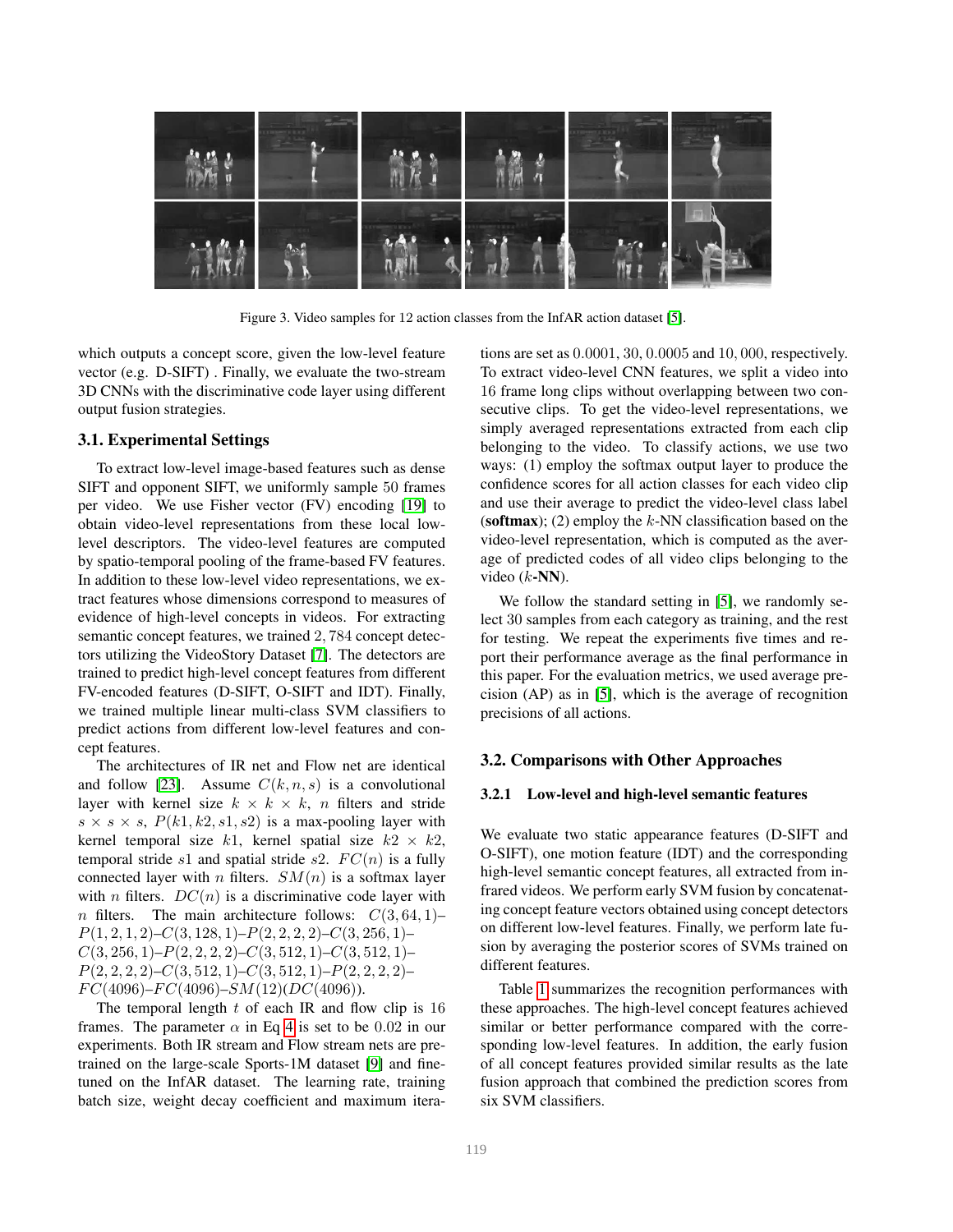<span id="page-5-2"></span>

| Method                       | $AP(\%)$ |
|------------------------------|----------|
| $D-SIFT$ [1]                 | 46.7     |
| D-SIFT based concepts        | 46.7     |
| O-SIFT [21]                  | 47.5     |
| O-SIFT based concepts        | 47.1     |
| <b>IDT</b> [24]              | 43.3     |
| <b>IDT</b> based concepts    | 44.6     |
| Early fusion of all concepts | 47.5     |
| Late fusion of all features  | 47.9     |

<span id="page-5-0"></span>Table 1. Recognition performance comparisons in terms of average precisions (%) using low level features and their corresponding semantic concept features.

| Method                   | $AP(\%)$ |
|--------------------------|----------|
| IR net without DCL       | 48.75    |
| IR net (softmax)         | 52.91    |
| IR net $(k$ -NN)         | 54.58    |
| Flow net without DCL     | 69.58    |
| Flow net (softmax)       | 72.91    |
| Flow net $(k\text{-NN})$ | 75.42    |
| Two-stream-CNN-1 [5]     | 32.08    |
| Two-stream-CNN-2 [5]     | 76.66    |

<span id="page-5-1"></span>Table 2. Recognition results of 3D-CNNs trained with or without discriminative code loss, and using different classification methods. The results of 'Two-stream CNN-1' and 'Two-stream CNN-2' are copied from the original paper [\[5\]](#page-8-13).

#### 3.2.2 Discriminative features from single 3D CNN

Our two stream 3D-CNN is based on the C3D architecture in [\[23\]](#page-8-12). It consists of an IR net taking 16-frame clips as inputs and a flow net taking 16-frame sequences of the optical flow fields. We trained a 3D CNN in two ways: (1) using softmax classification loss only; (2) using both softmax classification loss and the discriminative code loss (DCL).

We first trained IR and Flow nets using softmax classification only. We called these two networks as 'IR net without DCL' and 'Flow net without DCL', respectively. Then we maintain the softmax layer in both networks but add the discriminative code layer to the  $fc<sub>7</sub>$  layer to train two stream networks, which are referred to as 'IR net' and 'Flow net'. For IR and flow nets, we can employ softmax or  $k$ -NN classification methods. The performances of different training and classification methods are presented in Table [2.](#page-5-1)

As shown in Table [1](#page-5-0) and Table [2,](#page-5-1) the 'IR net without DCL' can still obtain marginally better results than the late fusion of all low-level features and their concept features. The 'Flow net without DCL' can obtain around 20% improvement on average precision compared to its partner stream, which demonstrate that the motion information is very important for action recognition. The 'k-NN' classification method achieved better performance than the 'softmax' method, due to the increase of inter-class distances in the generated discriminative code space.

We compare our results with two-stream CNN results reported in [\[5\]](#page-8-13). 'Two-stream CNN-1' uses a two-stream 2D convolutional architecture [\[22\]](#page-8-6) consisting of an IR stream and a flow stream as ours. 'Two-stream CNN-2' is similar to 'Two-stream CNN-1', but the IR stream is replaced with a stream taking optical flow motion history images as inputs. As pointed out in [\[23\]](#page-8-12), 3D CNN can model appearance and motion simultaneously, hence our IR net outperforms the two-stream-CNN-1, which is trained with IR images and optical flow fields. The two-stream-CNN-2 achieves good results due to the use of motion history images. However, the result of our flow net, which is based on optical flow field only, is still comparable to two-stream-CNN-2.

#### 3.2.3 Fusion of two 3D CNNs

We investigate different fusion strategies for the outputs from IR and flow nets:

*Late fusion1.* We fuse the softmax probability outputs of IR and Flow nets using simple weighted average rule, where the weight is 2 for flow net and 1 for IR net.

*Late fusion2.* Given a predicted code vector from the discriminative code layer, we compute the average distances to each class i based on its k neighbor training samples from each class, and convert them to a similarity vector using a Gaussian kernel function :  $\exp(-\gamma d_i^2)$ , where  $d_i$  is the average distance to class i and  $\gamma$  is a normalization factor. Finally, we compute the probability vector by  $\ell_1$  normalization on the similarity vector.  $k$  is set to 5 in our experiment. The parameter  $\gamma$  is set to be 0.05. We combine the probability vectors from different streams using a simple weighted average rule.

*Single-layer NN fusion.* We first concatenate discriminative codes from IR and Flow nets. Then, we construct a single softmax layer 'shallow' neural network with concatenated discriminative codes as inputs and action classes as outputs.

*Two-layer NN fusion.* We train a two-layer neural network consisting of one  $1 \times 1$  convolution layer and a softmax output layer, with concatenated discriminative codes from IR and Flow nets as inputs. The convolution layer can play a role in selecting good features from the input concatenated features. We used 50 filters for the convolutional layer.

Table [3](#page-6-0) presents the results of these fusion strategies. Simple weighted rule for 'Late fusion1' and 'Late fusion2' can lead to performance improvement over single stream CNN. The more complex single-layer NN and two-layer NN fusion methods do not outperform the simple weighted average fusion rule, likely due to a limited size of the InfAR dataset, since there is insufficient training samples to learn the parameters of convolution and softmax layers in these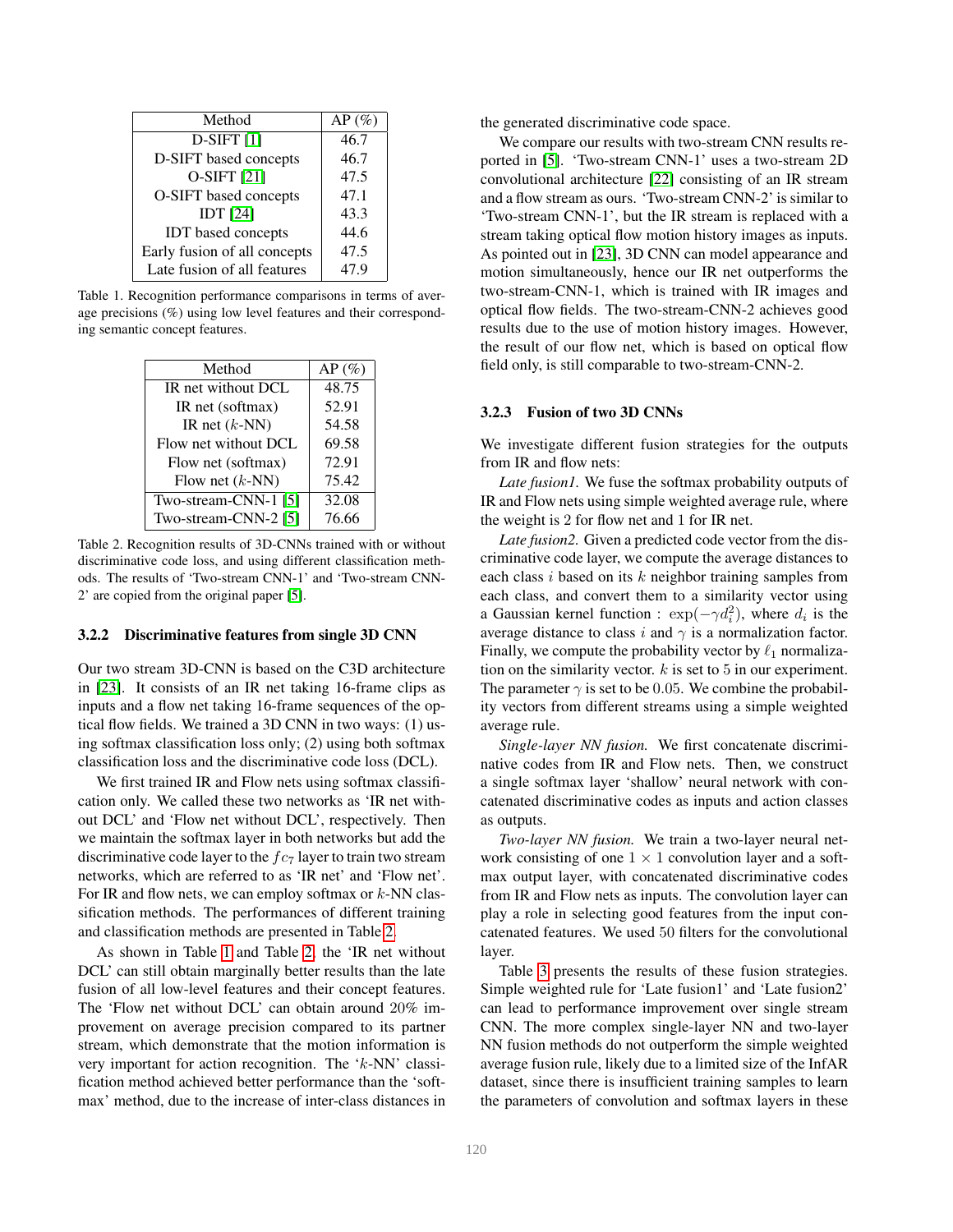| Method                 | $AP(\%)$ |
|------------------------|----------|
| Late fusion 1          | 74       |
| Late fusion 2          | 77.5     |
| Single-layer NN fusion | 71.25    |
| Two-layer NN fusion    | 70.42    |

<span id="page-6-0"></span>Table 3. Recognition performances of fusion with 3D CNN features from IR and Flow nets. Please refer to the section 'Fusion of two 3D CNNs' for the details of these fusion methods.



#### (b) Flow stream

<span id="page-6-1"></span>Figure 4. Visualization of learned discriminative codes of testing videos. Y axis indicates the dimensions of predicted codes while each position in X axis correspond to one test video. Blue color indicates 'low value' while red color indicates 'high value'. Each color in the color bar located at the bottom of each subfigure represents one action class for a subset of testing videos.

two fusion networks.

If we use a simple average rule to combine the confidence scores for all actions for each video from the method 'Late fusion2' with the scores generated from the method 'Early fusion of all concepts' in section [3.2.1,](#page-4-2) we can achieve 79.2% AP. This means that high-level concept features can provide complementary information to 3D CNN features for action recognition.

#### 3.3. Discussion

Figure [4](#page-6-1) visualizes the learned discriminative codes of testing videos using both IR and Flow nets. The discriminative predicted code matrix of all testing videos should be block-diagonal. Y axis indicates the dimension of predicted code, and each position in X axis correspond to one test



<span id="page-6-2"></span>(c) Late fusion of IR and flow nets

Figure 5. Confusion matrices for infrared action recognition. The 3D CNNs, 'IR net' and 'Flow net', are trained with softmax loss and discriminative code loss. Weighted average rule is used to fuse IR net's and Flow net's prediction scores.

video. As can be seen from the figure, the videos from the same class have similar representations, while videos from different classes have different representations.

Figure [5](#page-6-2) shows confusion matrices obtained using IR net, flow net and late fusion of two nets. The misclassifications are mainly related to 'push' and 'punch' categories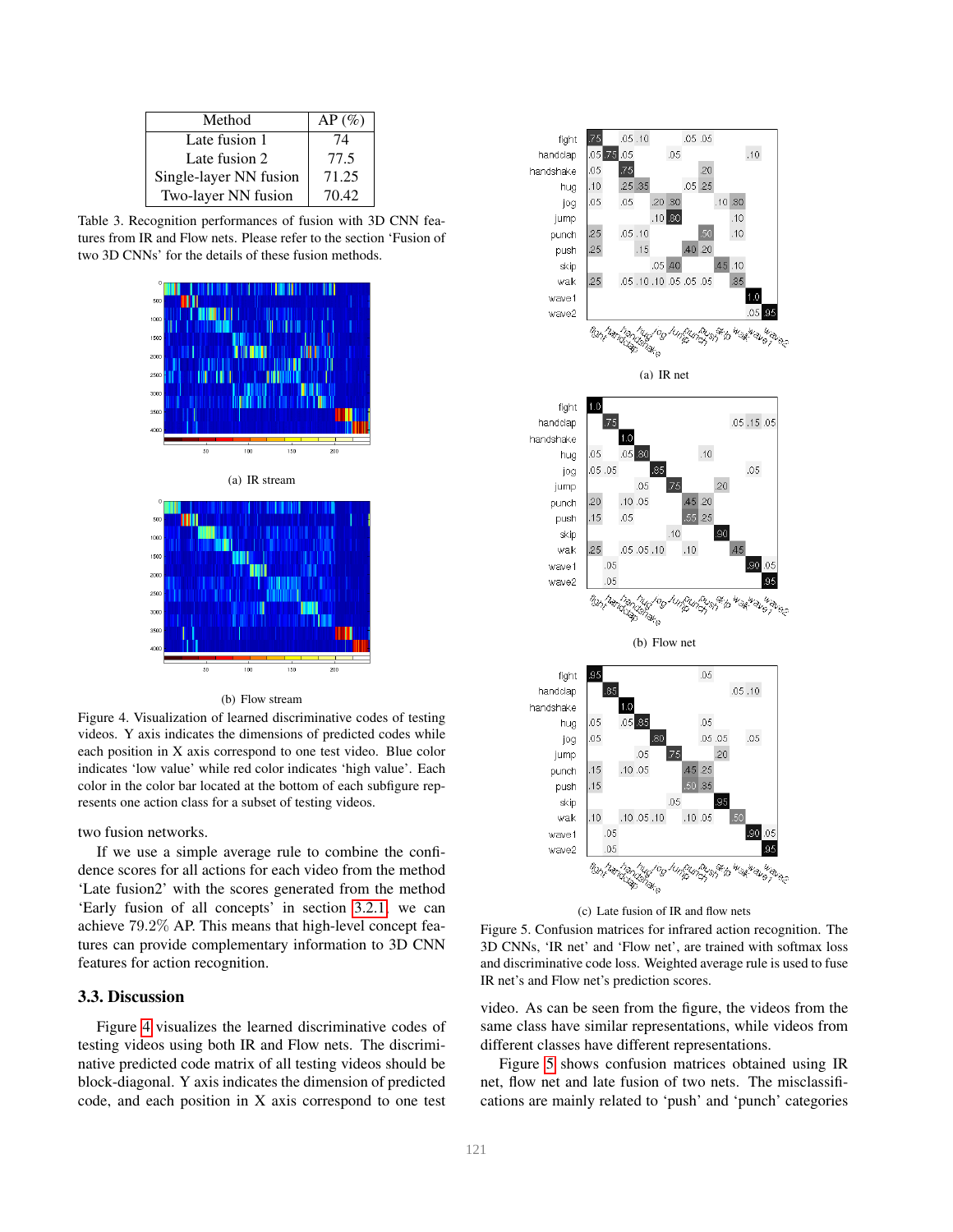<span id="page-7-2"></span><span id="page-7-1"></span>

Figure 6. Effects of parameter selection of  $\alpha$  and k on the average precision performance on the InfAR dataset. (a)Effects of parameter selection of cost-balancing hyper-parameter  $\alpha$ . (b) Effects of parameter selection of  $k$ -NN neighborhood size  $k$ .

which are visually similar. 'walk' is misclassified as 'fight', which is possibly caused by presence of moving people in the background. The fusion of two nets helps correcting some typical misclassifications, such as the confusion between 'handclap' and 'wave1' classes.

For 5 action categories, we achieved precisions higher than 90% when using 30 positive video samples per category. Figure [7](#page-7-0) shows some samples from three of these classes.

In Figure  $6(a)$ , we plot the performance curves for a range of parameter  $\alpha$  in flow net. We observe that our approach is not sensitive to the selection of  $\alpha$ . In addition, the simple  $k$ -NN classification scheme consistently outperforms the 'softmax' classification on the full  $\alpha$  range, this is because the generated predicted codes using our approach are discriminative. In Figure [6\(b\),](#page-7-2) we show the performances using different  $k$  (recall  $k$  is the number of nearest neighbors for a k-NN classifier) for the IR and flow nets. Our approach is not sensitive to  $k$  due to the increase of inter-class distances in the discriminative code space.

# 4. Conclusion

We introduce a two-stream 3D convolutional network for action recognition in infrared videos. Each recognition



(c) Wave2, AP: 95%

<span id="page-7-0"></span>Figure 7. Video examples from classes with the high classification precision from the InfAR dataset. Each pair of images (IR and optical flow) is sampled from different testing videos and their corresponding optical flow fields.

stream (IR and flow nets), was trained with softmax classification loss and discriminative code loss making the extracted representations of infrared videos become more discriminative. Both nets are initialized by pretraining on visible spectrum videos, and finetuned on the infrared videos. Our experiments show that using even a single flow stream CNN can achieve state-of-the-art performance on the InfAR dataset. The goals of our future work are to extend the current approach to the cross-spectral feature learning and explore the domain adaptation techniques that can more effectively exploit the high resource spectrum for the action recognition in the low-resource spectrum.

#### Acknowledgement

This work is supported by the Intelligence Advanced Research Projects Activity (IARPA) via Department of Interior National Business Center contract number D11PC20071. The U.S. Government is authorized to reproduce and distribute reprints for Government purposes notwithstanding any copyright annotation thereon. Disclaimer: The views and conclusions contained herein are those of the authors and should not be interpreted as necessarily representing the official policies or endorsements, either expressed or implied, of IARPA, DoI/NBC, or the U.S. Government.